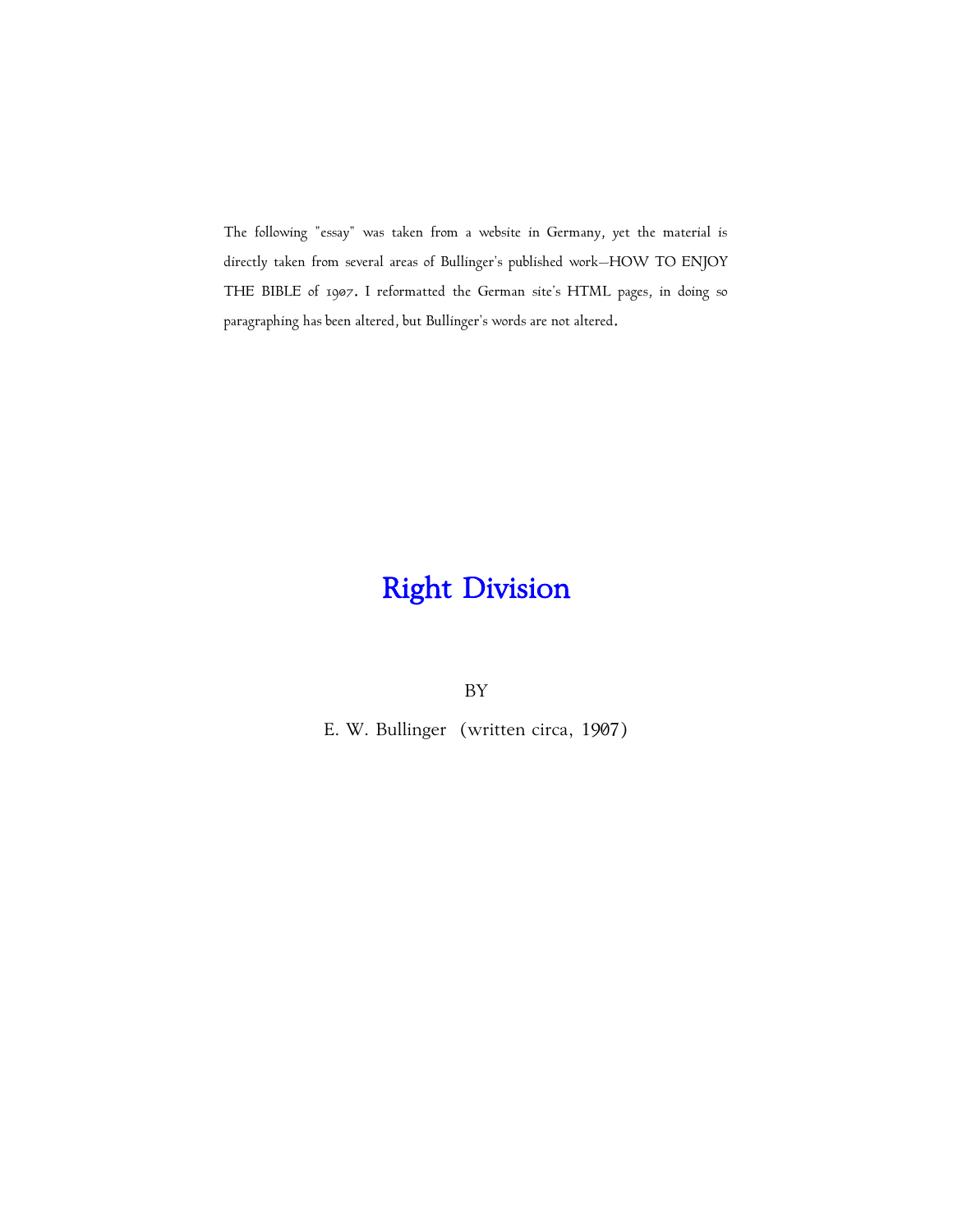The one great requirement of the Word is grounded on the fact that it is "the Word of truth." And this fact is so stated as to imply that, unless the Word is thus rightly divided we shall not get "truth"; and that we shall get its truth only in proportion to the measure in which we divide it rightly. The Requirement is thus stated in II Tim. 2:15:

"Give diligence to present thyself<sup>+</sup> approved to God, a workman having no cause to be ashamed rightly dividing the word of truth."

The word in question here is  $op0$  $op0$ v $v$ ra [i.e. ortho + temno]. As this word occurs in no Greek writer, or even elsewhere in the New Testament, we can get little or no help from outside, and are confined to Biblical usage. It is used twice in the Septuagint for the Hebrew vashar, to be right, or straight. In Prov. 3:6; 11:5, the Hebrew is a Piel verb [and it means], to make right (as in II Chron. 23:30; Prov. 15:21; Isa. 40:3; 45:2,13). But it is the Greek word that we have to do with here, in II Tim. 2:15; and we cannot get away from the fact that  $\tau$ epv $\omega$  (temno) means to cut; or, from the fact that we cannot cut without dividing. To divide belongs to the very nature of the act of cutting. Even as applied to directing one's way it implies that we divide off one way from others, because we desire to follow the right way and avoid the wrong.

The only Biblical guide we have to the usage of the word is in Proverbs 3:6,

"In all thy ways acknowledge him And he shall direct thy paths."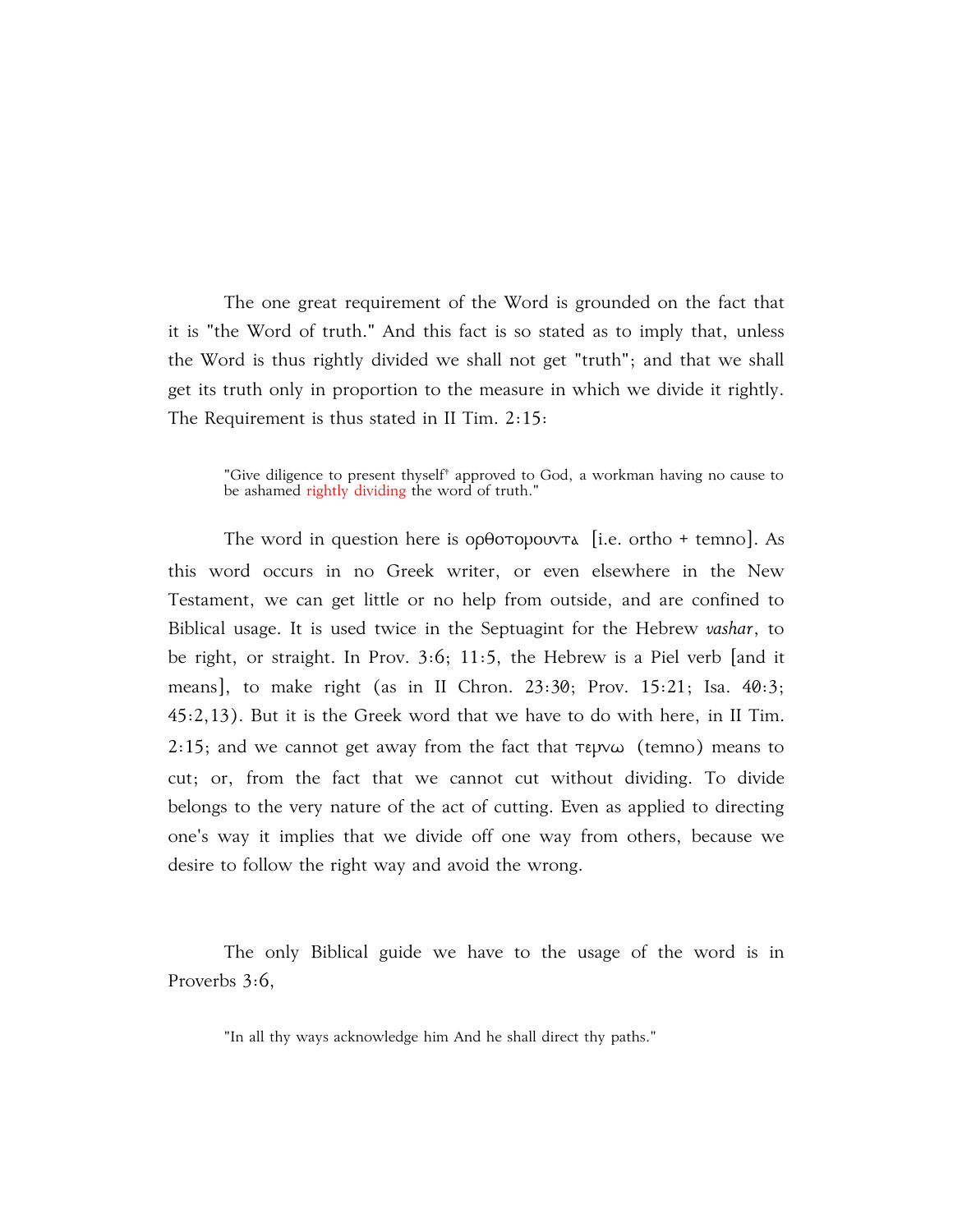In the margin the R.V. gives, "make straight or plain" as an alternative rendering for "direct." But our ways can only be made straight or plain by God's causing us to proceed on our Way aright $-i.e.,$  by avoiding all the ways that are wrong, and going in the one way that is right; in other words, the right way is divided off from all the wrong ways.

What else can the word mean in II Tim. 2:15? It matters little what others have thought or said. We could fill a page with their names and their views, but we should learn but little and only become confused. The duties of Priests, Furriers, and Ploughmen have been referred to as indicating the correct meaning. But we need not leave the Biblical usage, which associates the word with guidance in the right way.

The scope of the verse plainly teaches that: Our one great study is to seek God's approval, and not man's. We are to show all diligence in pursuing this study. As workmen, our aim is to have no cause to be ashamed of our work. In order to gain God's approval and avert our own shame we must rightly divide the word of truth. To do this we must direct our studies in the right way. This great requirement is associated with the Word in its special character as being the Word of truth; i.e., "the true Word." All this tells us that we shall not get the truth if we do not thus rightly divide it; and that we shall get the truth only in proportion to our "rightly dividing" it.

Other titles of the Word have their own special requirements. As "the engrafted Word" it must be received with meekness (Jas. 1:21). As "the Faithful Word" we must hold it fast (Tit. 1:9). As " the Word of life" we must hold it forth (Phil. 2:16). But, because this is "the Word of truth," its paths must be well noted, the sign-posts must be observed, the directions and guides which are in the Word itself must be followed. We are to "give diligence" to this great Requirement of the Word just because it is "the Word of truth."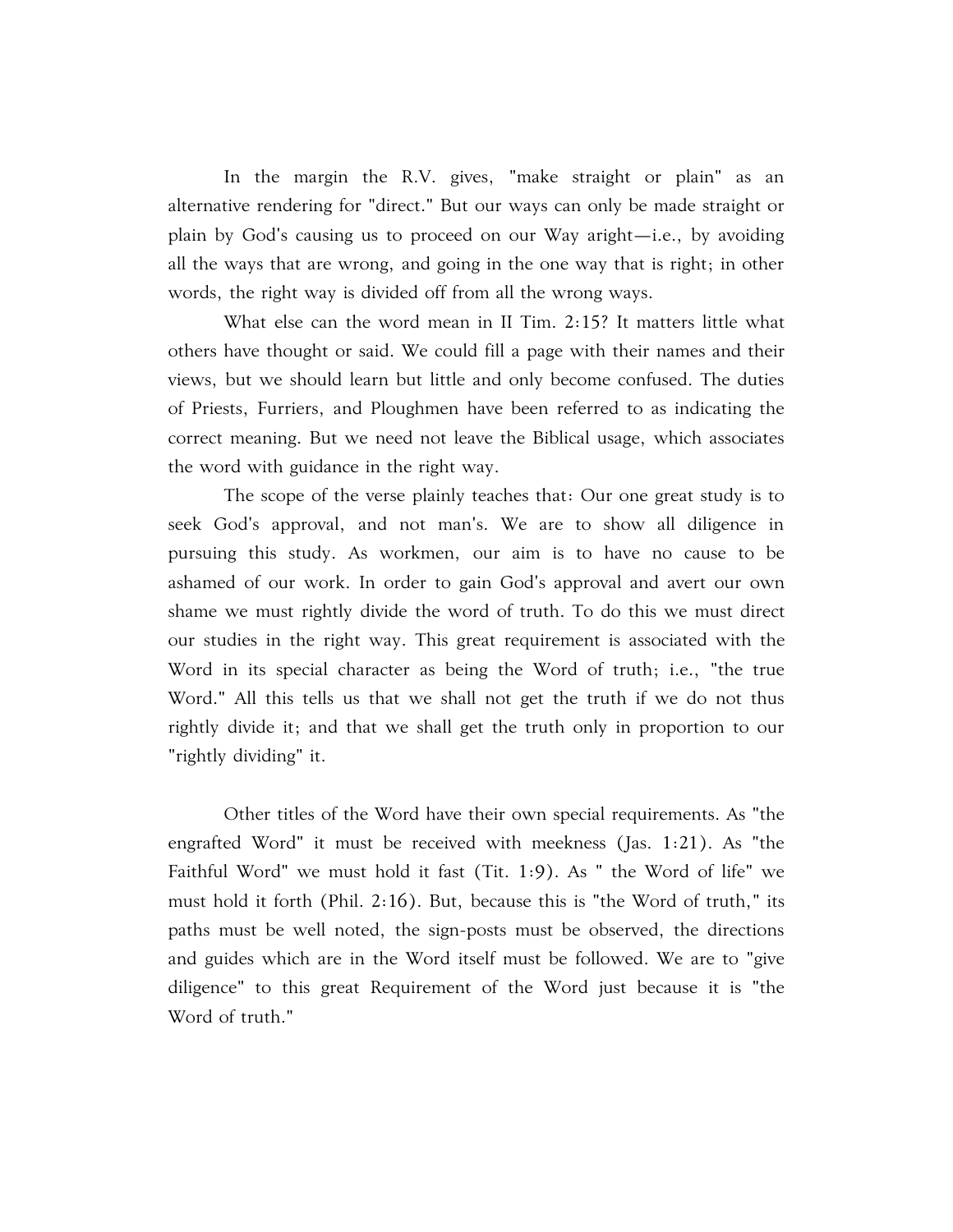## Rightly dividing the Word as to its Subject Matter

It is the common belief that every part of the Bible is to be interpreted directly as referring to the Church of God; or as pertaining to every person, at every stage of the world's history. This neglect of the precept to rightly divide it is an effectual bar to the right under-standing of it, and to our enjoyment in its study. This non-understanding of the Word is the explanation of its neglect, and this neglect is the reason why so many who should be feeding on the spiritual food of the Word are so ill-fed in themselves; and so ill-furnished for every good work (II Tim. 3:17). While the Word of God is written for all persons, and for all time, yet it is as true that not every part of it is addressed to all persons or about all persons in all time.

## Three Distinct Classes of Persons

Every word is "written FOR our learning", and contains what all ought to know: yet, its subject-matter is written according to the principle involved in I Cor. 10:32, and is written concerning one or other of three distinct classes of persons:

- [1] The Jews,
- [2] The Gentiles,
- [3] The Church of God

According to the general belief, everything that goes to make up the subject-matter of the Word of God is about only one of these three: and, whatever may be said about the other two (the Jews and the Gentiles), all is to be interpreted of only the one, viz., the Church of God. This comes of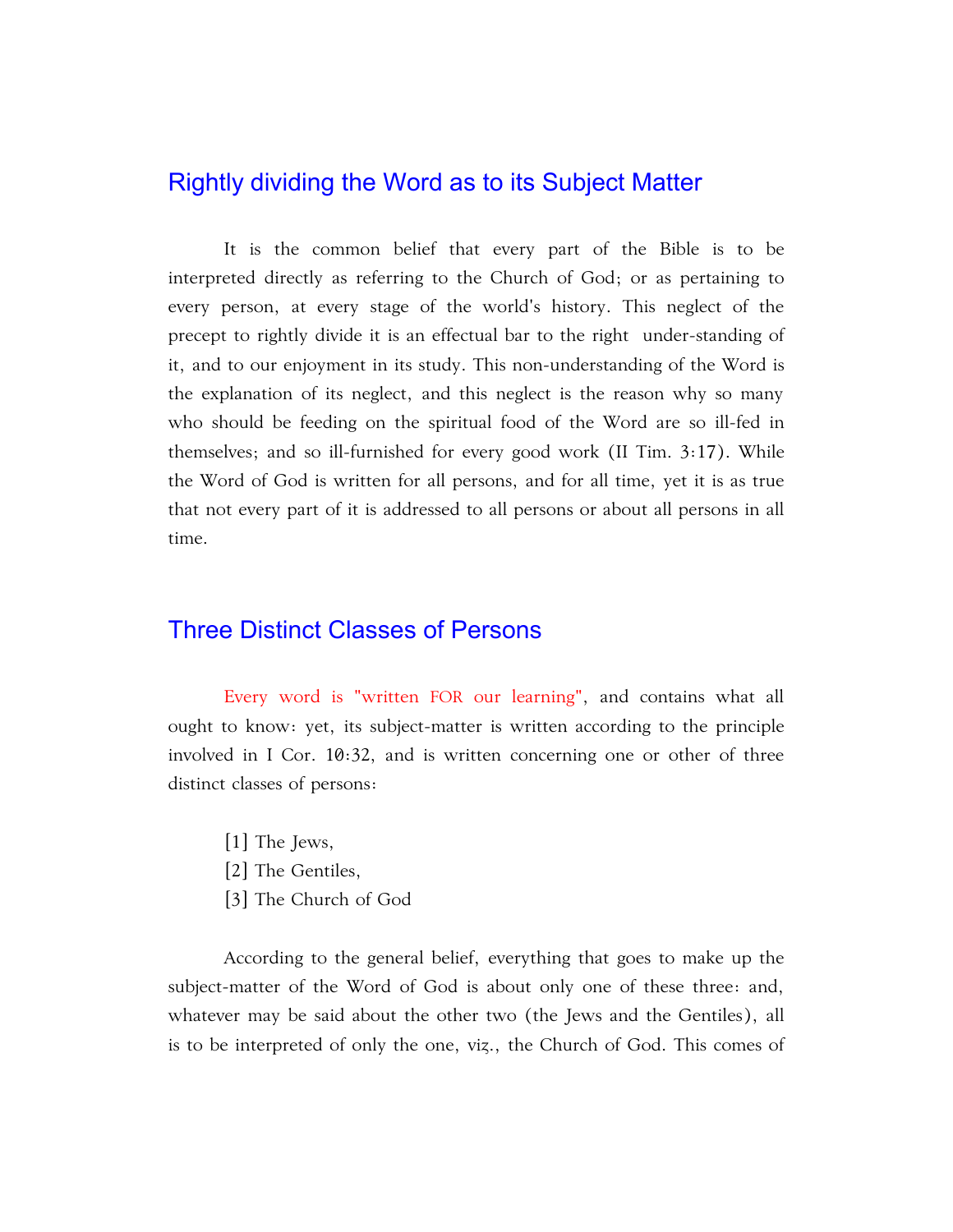that inbred selfishness which pertains to human nature: which, doing with this as with all beside, is ever ready to appropriate that which belongs to others. But no greater impediment to a right understanding of the Word could possibly be devised.

We are quite aware that, in saying this, we lay ourselves open to the charge which has been made by some, that we are "robbing them of their Bible." But the charge is groundless; and it arises from a total misapprehension of what we mean, or from a perversion of what we have said. It is necessary, therefore, for us to repeat, and to state categorically our belief that every word from Genesis to Revelation is written for the Church of God. There is not one word that we can do without: not one word that we can dispense with, without loss. We deprive no one of any portion of the Word of Truth. We protest against robbery in this sphere, as in all others.

It is not we who rob the Church of God; but it is they who rob the Jews and the Gentiles. We would fain restore stolen property to the rightful owners; property which has been stolen by the very persons who charge us with robbery! We may indeed retort in the words of Rom. 2:21:

"Thou that preachest a man should not steal, Dost thou steal?"

We are prepared to make this counter-charge, and to sustain it. The charge against us we disclaim; while those who make it are themselves guilty of the very offence for which they condemn us.

We hold that what is written to and about the Jew, belongs to and must be interpreted of the Jew. We hold that what is written of and about the Gentile; belongs to and must be interpreted of the Gentile. We hold that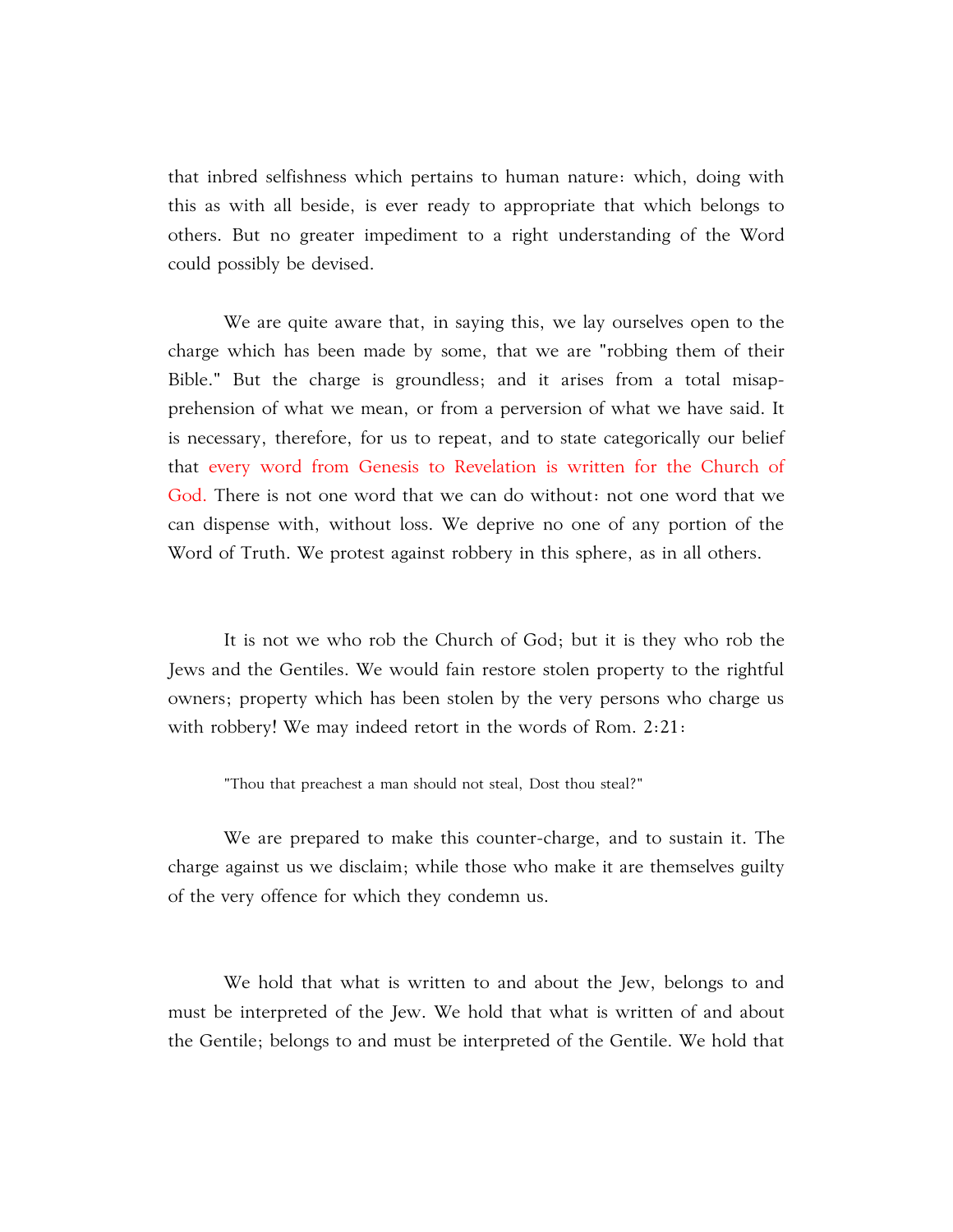what is written to and about the Church of God, belongs to and must be interpreted of the Church of God. Is this robbery? or, Is it justice? Is it stealing? or, Is it restitution? Evidence of the misappropriation (to use a milder term) is furnished by the Bible which lies open before us. In speaking of the page-headings of Isa. 29 and 30, in our current editions of the English Bibles (KJV), in which the former is declared to be " Judgment upon Jerusalem"; and the latter, "God's mercies to his church." What is this but not only wrongly dividing the Word of truth, but the introduction of error, by robbing Jerusalem of her promised "mercies" and appropriating these stolen mercies to the Church? while the "judgments" are left for Jerusalem, just as burglars take away what is portable, and leave behind what they do not want or cannot carry away. We believe God when He says that the Visions shown to Isaiah were "concerning Judah and Jerusalem" (Isa. 1:1). True, they were written for us; and "for our learning" (Rom. 15:4); **but** they are not addressed to us, or written concerning us, but "concerning Judah and Jerusalem."

It would be an act of dishonesty, therefore, for us thus to appropriate, by interpreting of ourselves, that which was spoken of Israel. In like manner, if we take, as some do, the words of the Epistle to the Ephesians as though they were written to or concerning the Gentiles (or the unconverted world), then we not only rob the Church of God of its most precious heritage, but we teach the ''Universal Fatherhood of God" instead of His Fatherhood of only those who are His children in Christ Jesus. It will thus be seen that unless we rightly divide the subject-matter of the Word of truth we shall not get the truth, but shall get error instead.

Every part of the Bible is written "concerning" one or other of these three divisions, or classes of persons. Sometimes in the same passage or book there may be that which is concerning all three. Sometimes a whole book may be concerning only one of these three, and the other two be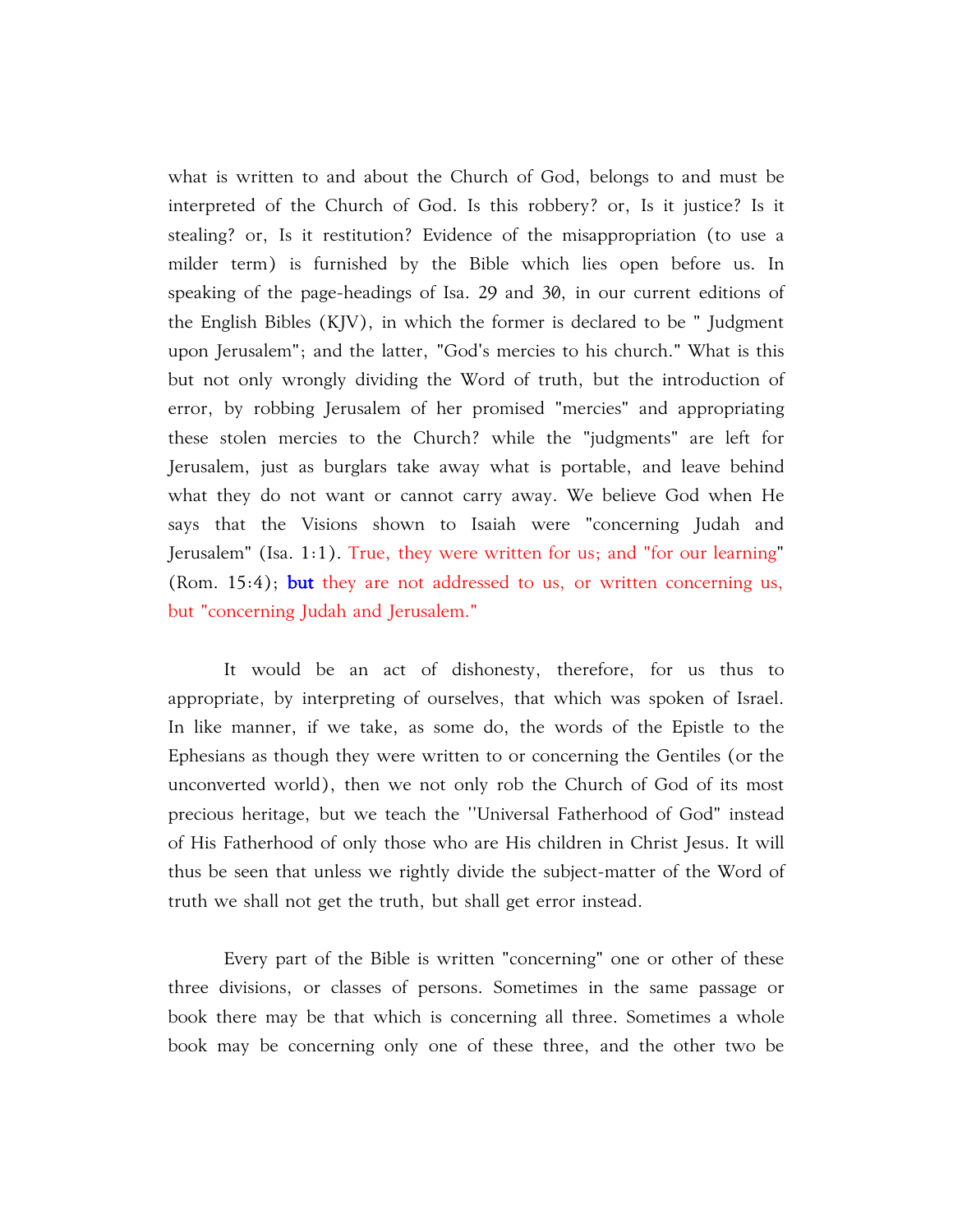altogether excluded. We may all three learn much from what is written of only the one; for the inspired, God-breathed Word is "profitable for doctrine, for reproof, for correction, for instruction," for all who shall read it (II Tim. 3:16). That which happened to Israel happened unto them for ensamples; "and they are written for our<sup> $\dagger$ </sup> admonition" (1 Cor. 10:11). "Whatsoever was written aforetime was written for our learning" (Rom.  $15:4$ ).

But while this is so, and remains true; what we mean is that every Scripture is written concerning one or other of these three classes; and is especially addressed to that particular class. This class has therefore the prior claim to that Scripture. The interpretation of it belongs to that class; while the other two may apply it to themselves, and are to learn from it. But, inasmuch as it is only an application and not the interpretation, such application must be made only so far as it agrees with the interpretation of those Scriptures which are specially addressed to and relate to such class. Otherwise we shall find ourselves using one truth to upset another truth; we shall be setting what is true of one class in opposition to what is true of another class.

All that we are concerned with now is the right dividing of the subject-matter of the Bible, which is three-fold. And the great requirement of the Word as to this is, that we should, and must, whenever we study any portion of the Word of God, ask the question,

## Concerning whom is this written?

Whichever of the three it may be, we must be careful to confine and limit the interpretation of that passage to the class whom it concerns; while we may make any application of it to ourselves so long as it does not conflict with what is written elsewhere concerning "the church of God."